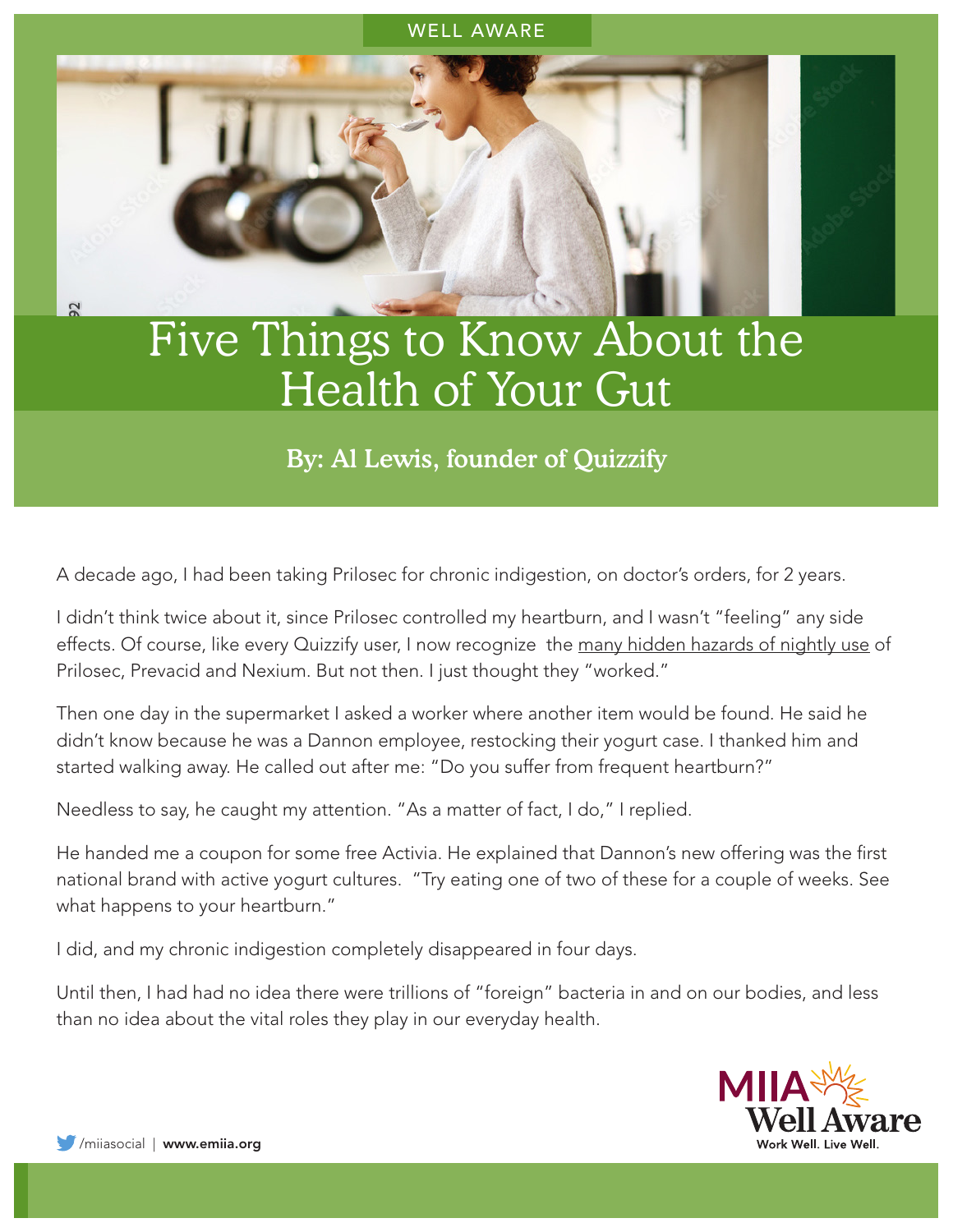I had plenty of company. Until recently, the idea that humans played host to more foreign cells than cells with our own DNA was considered a curiosity more than anything else. Now these cells are the focus of some of the most intense research in all of biology.

These microorganisms – perhaps 1000 species comprising maybe four pounds of your body's weight – were once thought harmless or irrelevant. Turns out they are actually beneficial. While a fair number reside on your skin ([so it's not a good idea to be too clean!\)](https://www.theatlantic.com/magazine/archive/2020/07/hygiene-is-overrated/612235/), the vast majority of these "probiotics" reside in your small and particularly large intestines, collectively known as 'the gut microbiome."

What do the latter probiotics do? They help you digest your food by feeding on it themselves. [But the list is much longer](https://www.healthline.com/nutrition/8-health-benefits-of-probiotics#TOC_TITLE_HDR_6):

- As in my case, they can prevent, relieve, or even cure chronic indigestion;
- They inhibit growth of bad bacteria the type that cause irritable bowel syndrome by using up their space and nutrients;
- They digest fiber, which humans can't digest on their own. This is thought to reduce cancer risk.

These are just the virtually certain benefits. A list of possible benefits being suggested – from [preventing depression](https://asm.org/Articles/2020/February/Of-Microbes-and-Mental-Health-Eating-for-Mental-We) to [regulating appetite](https://www.smithsonianmag.com/science-nature/gut-bacteria-may-be-controlling-your-appetite-180957389/) – would take up all of this newsletter.

You can do at least four things to take care of your gut microbiome…and then it will take care of you.

# Do not demand antibiotics

Americans get far too many antibiotics without us demanding our doctors to "do something." November's quiz (still available on your Quizzify page!) taught that pediatricians, dentists, urgent care doctors and telemedicine doctors vastly overprescribe antibiotics. Why? Sometimes to make the patient happy, sometimes on the off-chance an infection (like a sinus or throat infection) is caused by bacteria even before they culture it, and sometimes because they are simply not aware of the downsides – the damage that antibiotics can do to your gut microbiome.